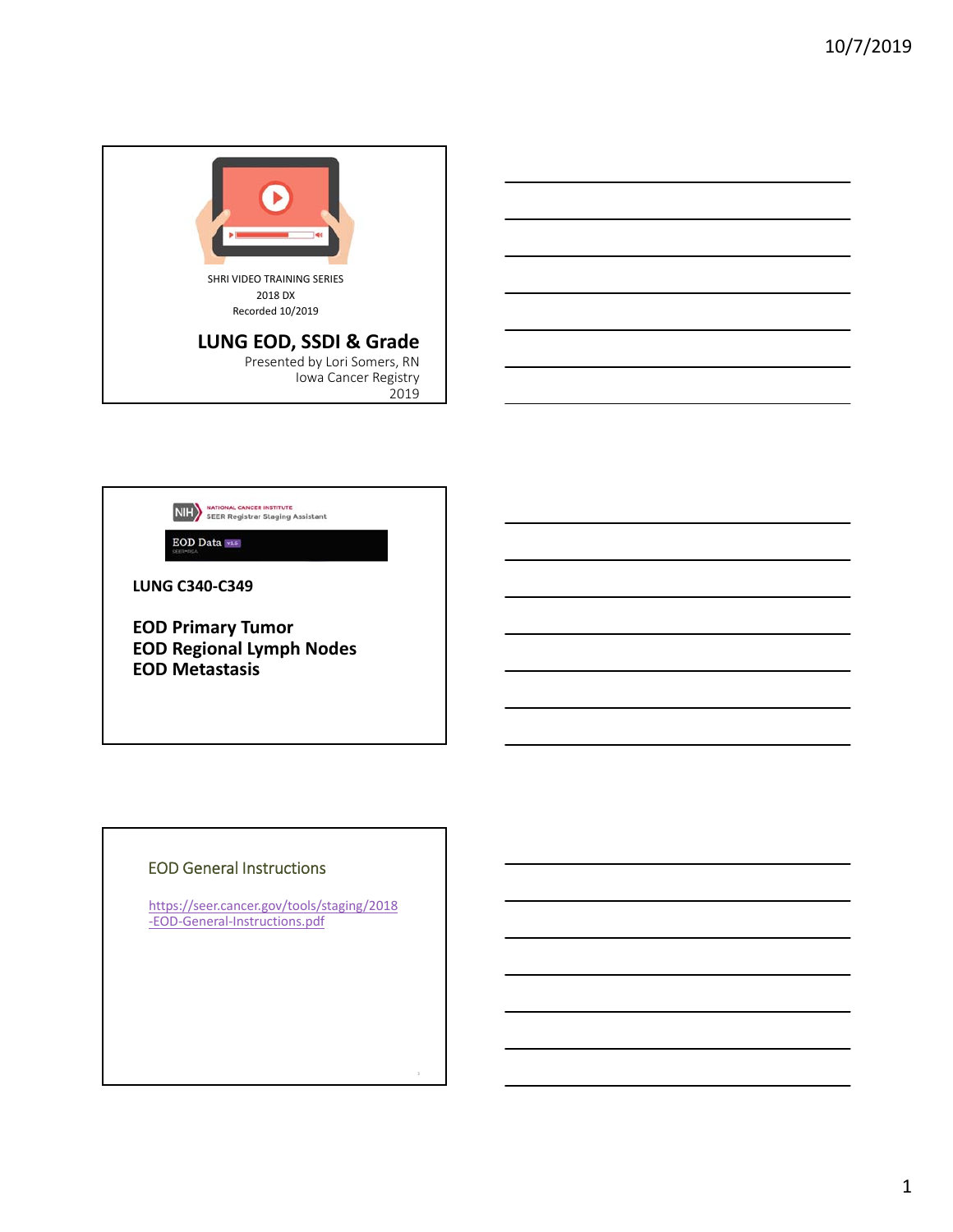#### **LUNG EOD Primary Tumor**

Note 1: Bronchopneumonia not same as obstructive pneumonitis (see definitions)

Note 2: Code 100 only applies to lepidic pattern

Note 3: Atelectasis (collapse)





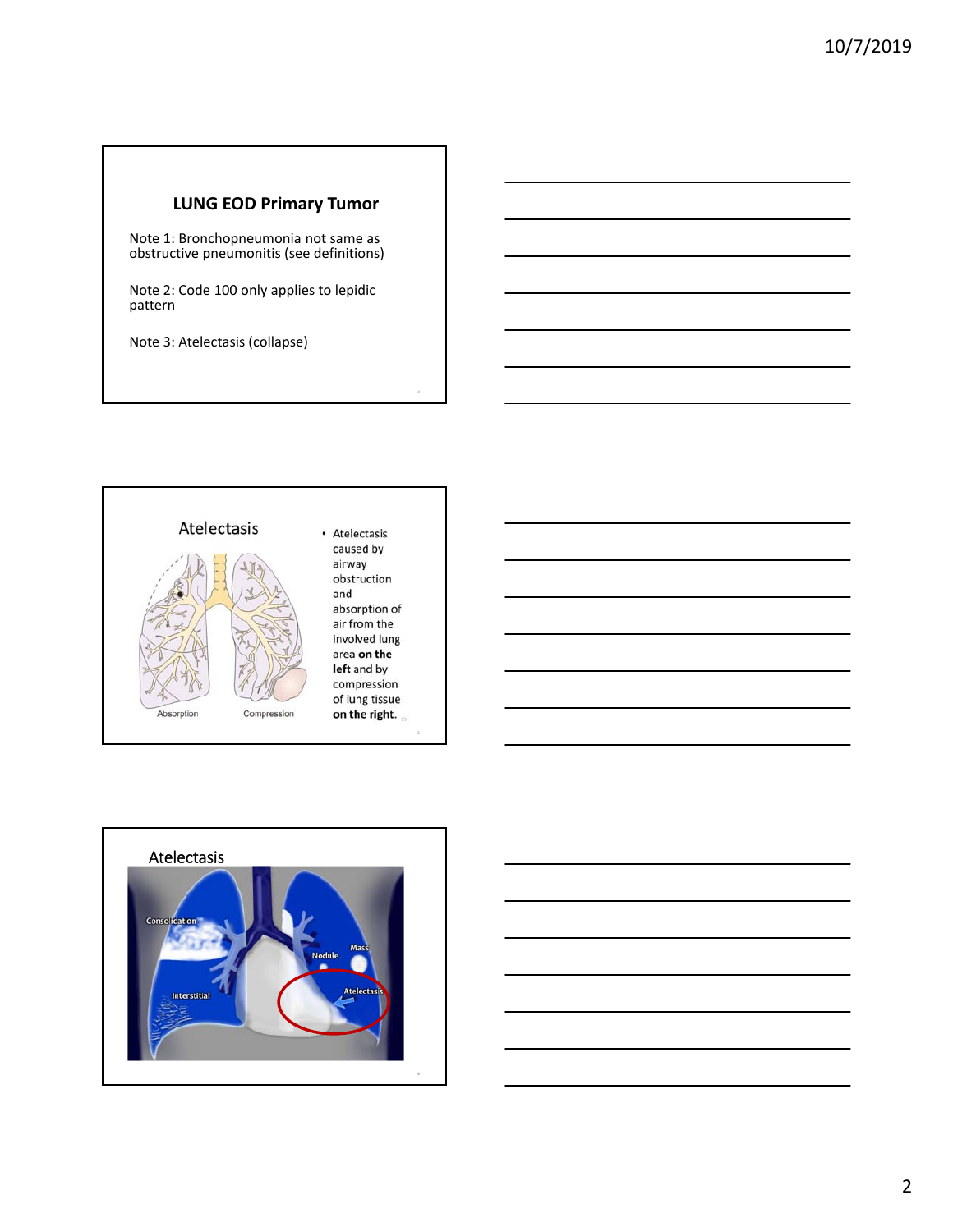## **EOD PRI Tumor**

Note 4: Specific info on visceral pleura codes 450 (PL 1 and PL2) and code 500 (PL3). Note 5: Visceral pleural invasion Note 6: Separate tumor nodules in same lung Note 7: Occult tumors



## **EOD Pri Tumor Code Description** 000 In situ, Noninvasive, intraepithelial SCIS = squamous cell carcinoma in situ AIS = adenoca in situ: adenoca w/pure lepidic pattern </=3 cm 100 Minimally invasive adenoca >with predom lepidic pattern meas </= 3 cm >with invasive component meas </= 5 mm 200 Superficial spreading tumor, any size >with invasive component limited to bronchial wall >with or without proximal extension to MSB (uncommon) 300 Any size tumor; confined to lung; localized NOS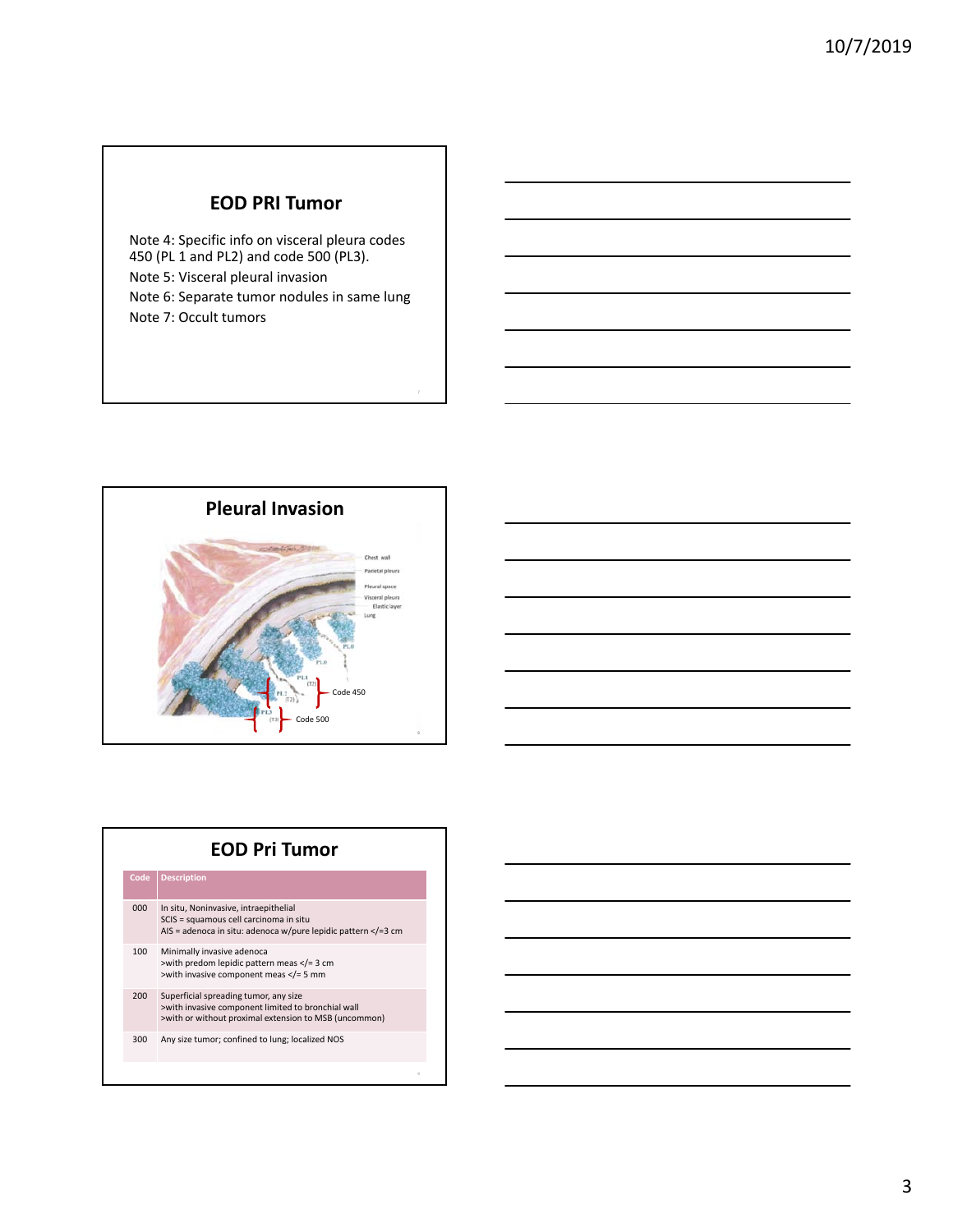| Code | <b>Description</b>                                                                                                                                                                                                                                                                                                                                       |
|------|----------------------------------------------------------------------------------------------------------------------------------------------------------------------------------------------------------------------------------------------------------------------------------------------------------------------------------------------------------|
| 400  | Any size tumor<br>>adjacent ipsilateral lobe (direct tumor invasion)<br>>confined to hilus<br>>MSB, NOS (w/o involvement of carina)<br>>including extension from other part of lung                                                                                                                                                                      |
| 450  | Any size tumor<br>>atelectasis/obstructive pneumonitis [see Note 1, Note 3]<br>>pleural NOS<br>>Pulmonary ligament<br>>Visceral pleural (PL1 or PL2) [see Note 4]                                                                                                                                                                                        |
| 500  | Any size tumor<br>>Brachial plexus, inferior branches or NOS<br>>Chest wall (thoracic wall) separate lesion - see EOD mets)<br>>Pancoast tumor (superior sulcus syndrome) NOS<br>>Parietal pericardium, Pericardium, NOS<br>>Parietal pleural (PL3) [see Note 4]<br>>>Phrenic nerve<br>Separate tumor nodule(s) in same lobe as the primary [see Note 6] |

| Code | <b>Description</b>                                                                                                                                                                                                                                                                                                                                                                         |
|------|--------------------------------------------------------------------------------------------------------------------------------------------------------------------------------------------------------------------------------------------------------------------------------------------------------------------------------------------------------------------------------------------|
| 600  | Tumor limited to the carina                                                                                                                                                                                                                                                                                                                                                                |
| 650  | Blood vessel(s) (major)<br>>Aorta<br>>Azygos vein<br>>Pulmonary artery or vein<br>>Superior vena cava (SVC syndrome)<br>Carina from lung<br>Compression of esophagus or trachea no specified as direct ext<br>Esophagus<br>Mediastinum, extrapulmonary or NOS<br>Nerve(s)<br>>Cervical sympathetic (Horner's syndrome)<br>>Recurrent laryngeal (vocal cord paralysis)<br>>Vagus<br>Trachea |
|      |                                                                                                                                                                                                                                                                                                                                                                                            |

11

| Code | <b>Description</b>                                                                                                                                                                                            |
|------|---------------------------------------------------------------------------------------------------------------------------------------------------------------------------------------------------------------|
| 675  | Any size tumor<br>>Adjacent rib, Rib NOS<br>>Skeletal muscle<br>>Sternum                                                                                                                                      |
| 700  | Heart<br>Inferior vena cava<br>Neural foramina<br>Vertebra(e) (vertebral body)<br>Visceral pericardium<br>Separate tumor nodule(s) in different ipsilateral lobe [see Note 6]<br>Further contiguous extension |
| 800  | No evidence of primary tumor                                                                                                                                                                                  |
| 980  | Tumor proven by presence of malig cells in sputum or bronchial<br>washings but not visualized by imaging or bronch "occult"<br>carcinoma. [see Note 7]                                                        |
| 999  | Unknown; extension not stated<br>Primary cannot be assessed<br>Not documented in pt record; DCO                                                                                                               |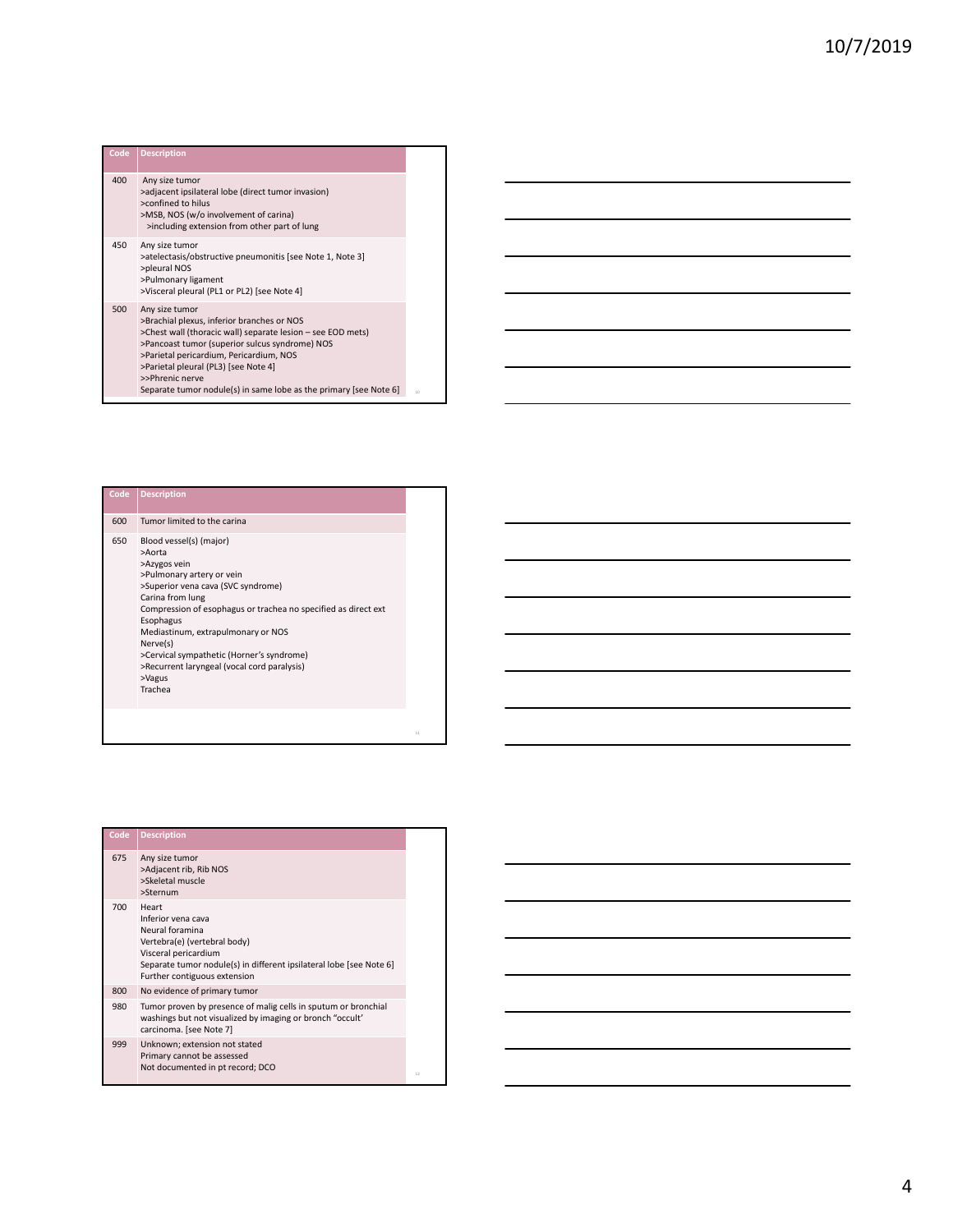# LUNG EOD Regional LNs





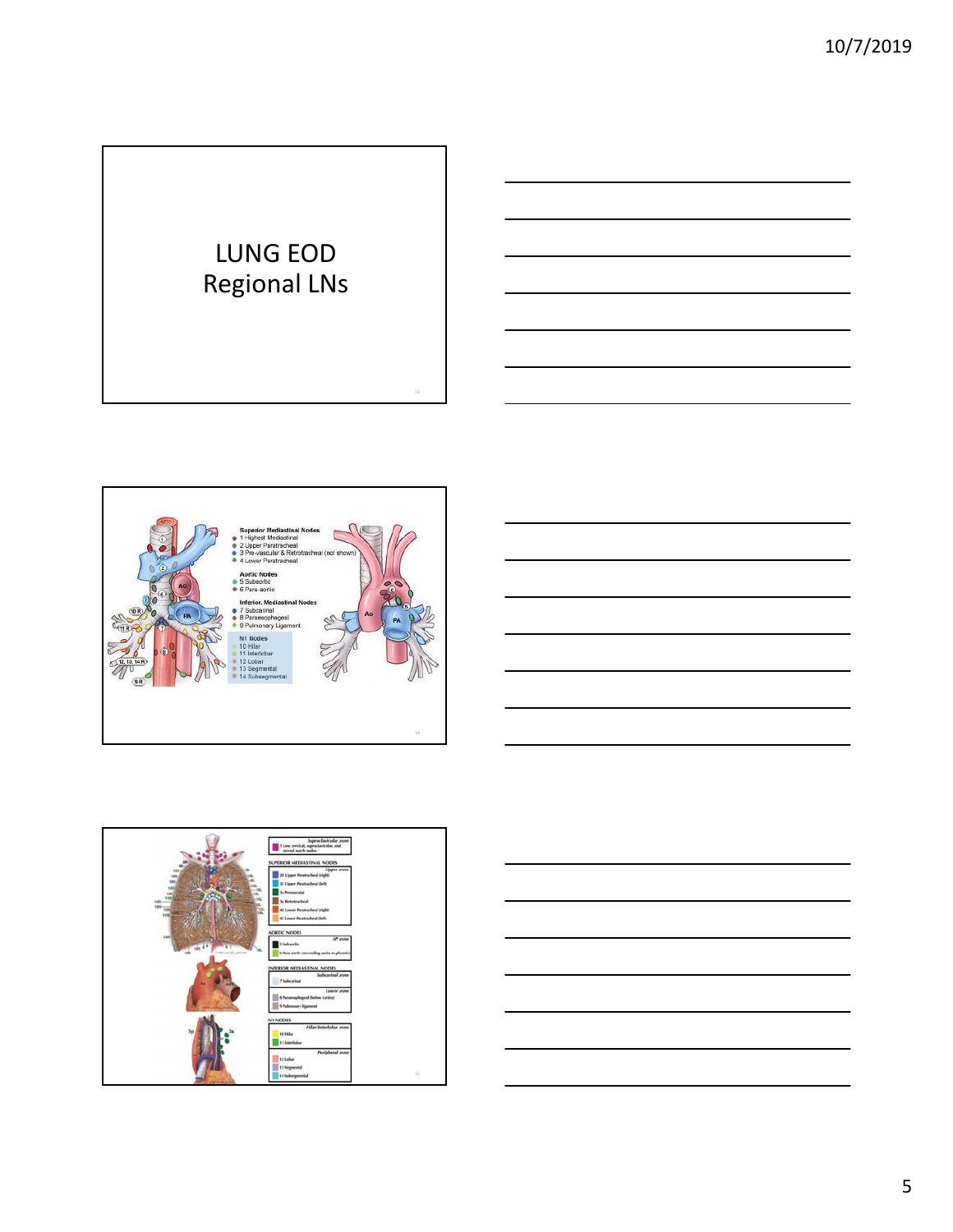## LUNG EOD Reg LNs

Note 1: Code only regional nodes and nodes, NOS in this field. Distant nodes are coded in EOD mets.

Note 2: Code 400 mediastinal LN involvement:

- •"Vocal cord paralysis"
- •"Superior vena cava syndrome"
- "compression of trachea or esophagus"

unless there is a statement of involvement by direct extension from pri tumor.

#### LUNG EOD Reg LNs

# **Code Description**

- 000 No regional LN involvement 300 IPSILATERAL nodes only
- Bronchial, hilar, intrapulmonary [interlobar, lobar, segmental, subsegmental] Peri/parabronchial
- 400 IPSILATERAL nodes only Carina (tracheobronchial) (tracheal bifurcation) Mediastinal, ipsilateral or NOS >Numerous mediastinal LNs here…

Peritracheal, NOS >Azygos (lower peritracheal) Precarinal

Pretracheal, NOS

L

| Code | <b>Description</b>                                                                                                                                                                   |
|------|--------------------------------------------------------------------------------------------------------------------------------------------------------------------------------------|
| 600  | <b>IPSILATERAL OR CONTRALATERAL</b><br>Low cervical<br>Proximal root<br>Pulmonary root<br>Scalene (inferior deep cervical)<br>Sternal notch<br>Supraclavicular (transverse cervical) |
| 700  | CONTRALATERAL OR BILATERAL<br><b>Bronchial</b><br>Hilar<br>Mediastinal<br>>numerous named mediastinal nodes                                                                          |
| 800  | Regional lymph node(s), NOS<br>Lymph node(s), NOS                                                                                                                                    |
| 999  | Unknown; regional nodes(s) not stated<br>Regional nodes cannot be assessed<br>Not documented in patient record, DCO<br>18                                                            |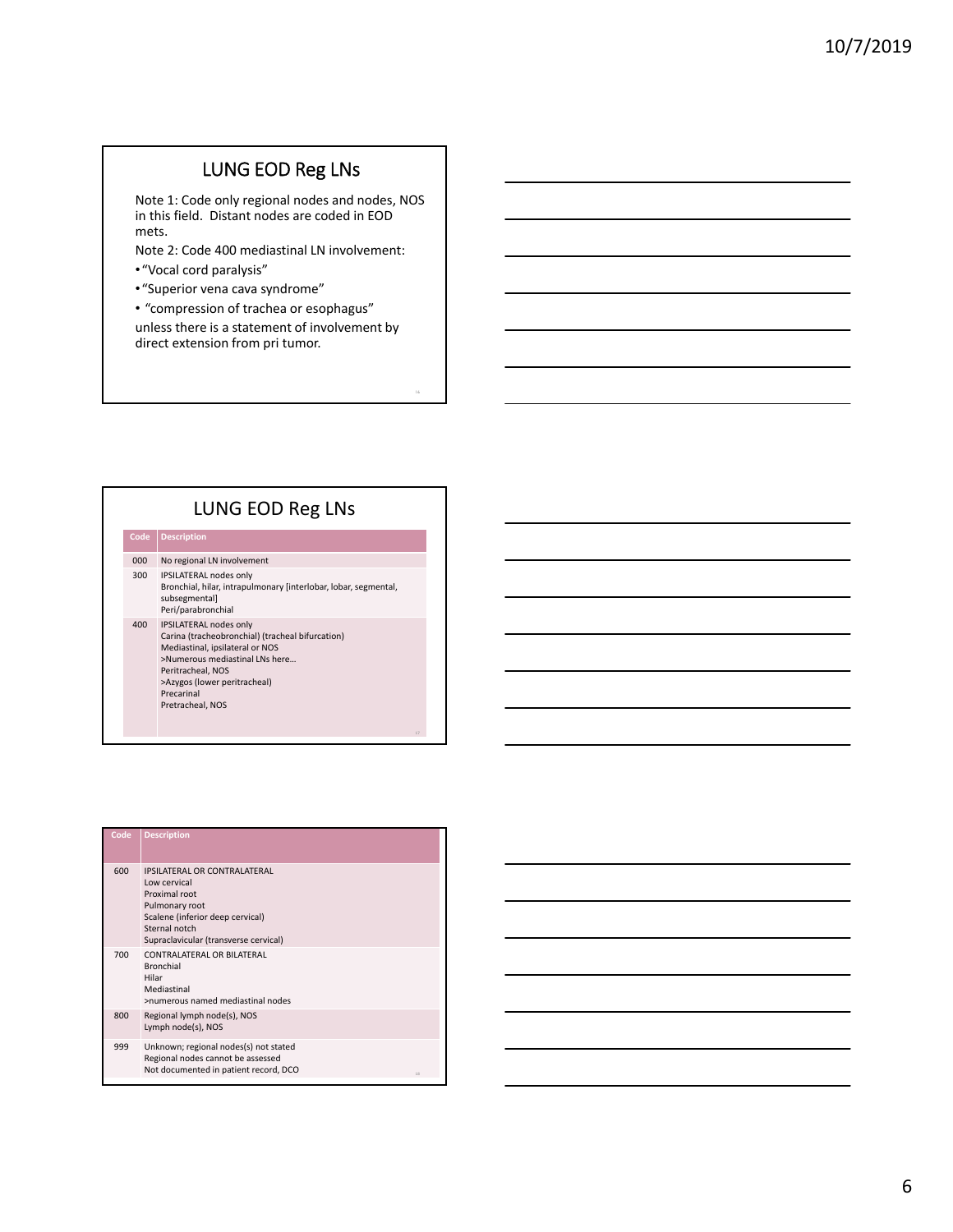## LUNG EOD Mets

#### **EOD Mets**

Note: Most pleural and pericardial effusions with lung cancer are due to tumor.

In a few patients, however, multiple cytopathological exams negative for tumor, and the fluid is non‐bloody and is not an exudate.

Clinical judgment dictate that the effusion is not related to the tumor, the effusion should be excluded as a staging element. Code 00 in the absence of any other metastasis.

20

#### EOD Mets

| Code            | <b>Description</b>                                                                                                                                                                                                                                              |
|-----------------|-----------------------------------------------------------------------------------------------------------------------------------------------------------------------------------------------------------------------------------------------------------------|
| 0 <sup>0</sup>  | No distant mets; unknown if distant mets                                                                                                                                                                                                                        |
| 10 <sup>2</sup> | Pericardial effusion or pleural effusion (malig) (ipsilateral,<br>contralateral, bilat, NOS); Pericardial nodules<br>Contralat lung/MSB; Contralat MSB<br>Separate tumor nodule(s) in contral lung                                                              |
| 20              | Single distant LN involved<br>>Cervical; >Distant LN, NOS                                                                                                                                                                                                       |
| 30              | Single extrathoracic mets in a single organ                                                                                                                                                                                                                     |
| 50              | Multiple extrathoracic mets in a single organ or in multiple organs<br>Abd organs, skin of chest, separate lesion in chest wall or<br>diaphragm.<br>Multiple distant LN(s): Cervical, Distant NOS<br>Carcinomatosis; Distant mets WITH or WITHOUT distant LN(s) |
| 70              | Distant mets, NOS                                                                                                                                                                                                                                               |

99 DCO  $\frac{1}{21}$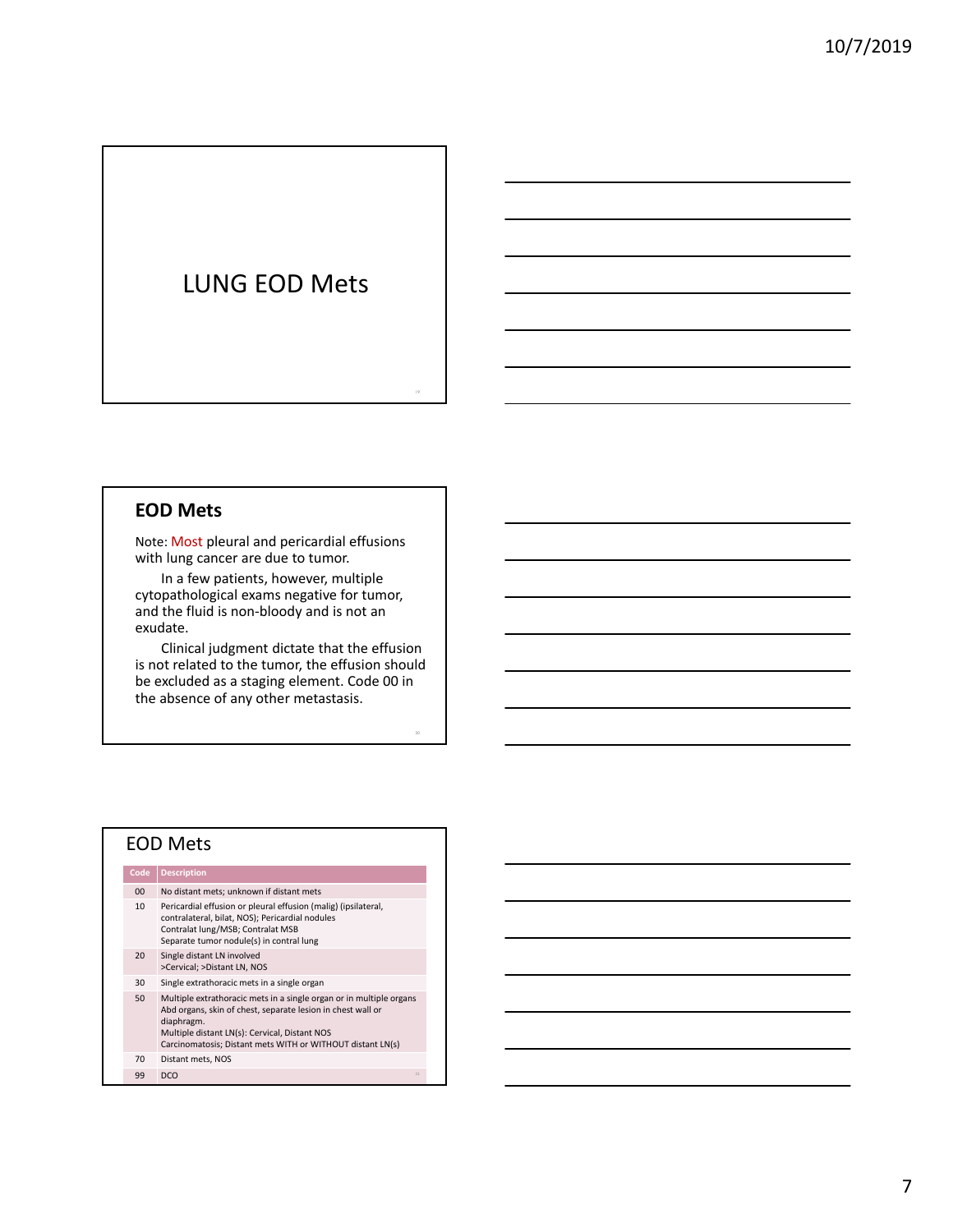







#### **Separate Tumor Nodules SSDI #3929**

- •Refers to a single tumor with intrapulmonary mets in ipsilateral (**same**) lung.
- •Collected previously for SSF#1
- •Defined as intrapulmonary mets in same lobe or same lung originating from a single lung primary at time to dx.
- •**Bx of tumor may or may not be performed**
- •**Histology of separate tumors must be the same** •**[**If not all tumors are biopsied, ASSUME they are the same histology.]
- Record from imaging reports and path reports \*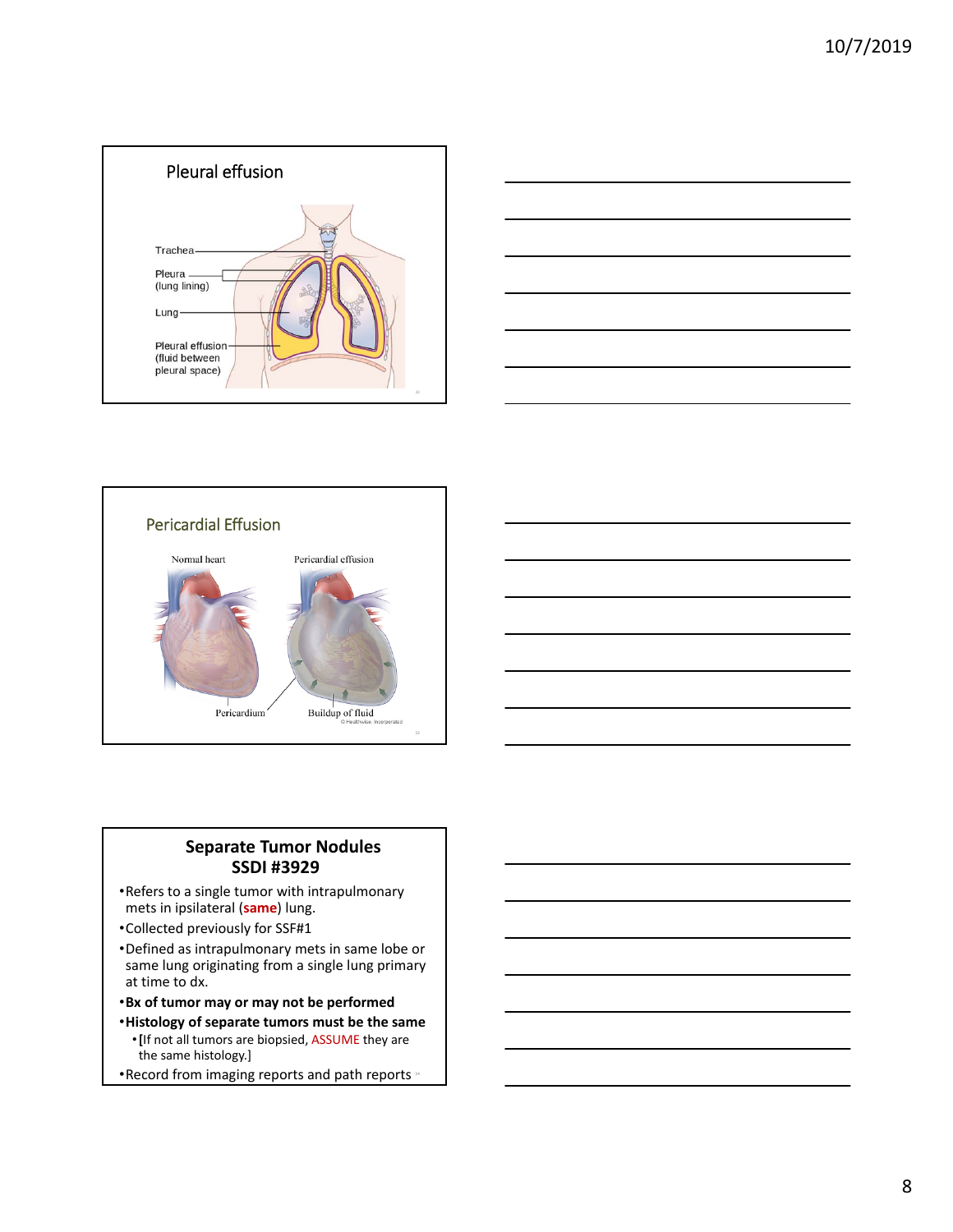



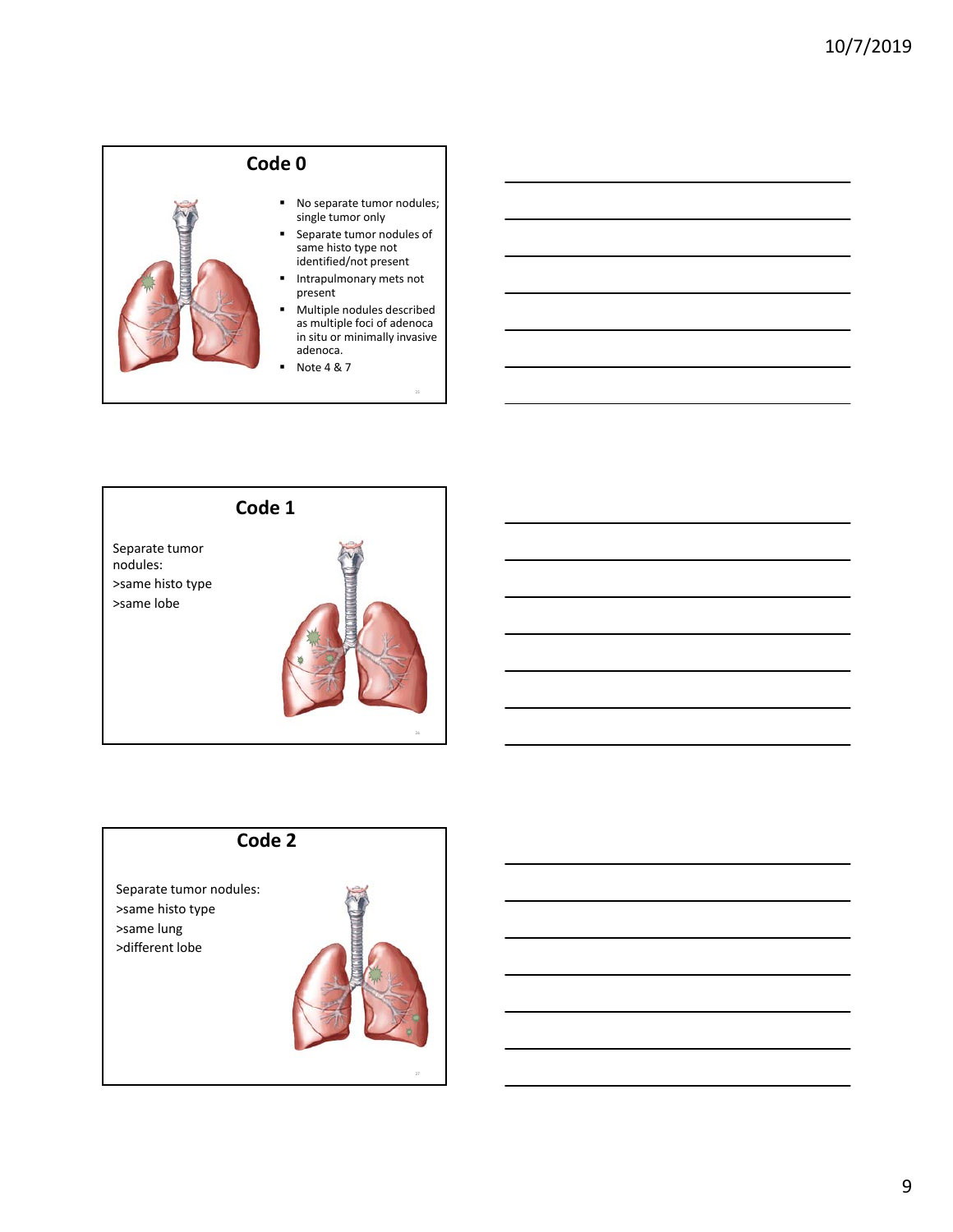



#### SSDI #3929 Codes 4‐9

**Code Description**

- 4 Separate tumor nodules of same histo type in ipsilat lung, unknown if same or different lobe(s)
- 7 Multiple nodules or foci of tumor present, not classifiable based on Notes 3 and 4

8 Not applicable: Info not collected

9 Not documented in med record Primary tumor is in situ Separate tumor nodules not assessed or unknown if assessed

#### Forum QnA:

- •Q: Does there have to be proof that nodules are the same histologic type to be coded 1‐4? Or can the assumption be made that they are of the same histologic type unless specified otherwise?
- •A: Per note 2, separate tumor nodules can be defined clinically by imaging, so not all separate tumor nodules need to be confirmed microscopically. Unless specified otherwise, you can assume they are all the same histologic type.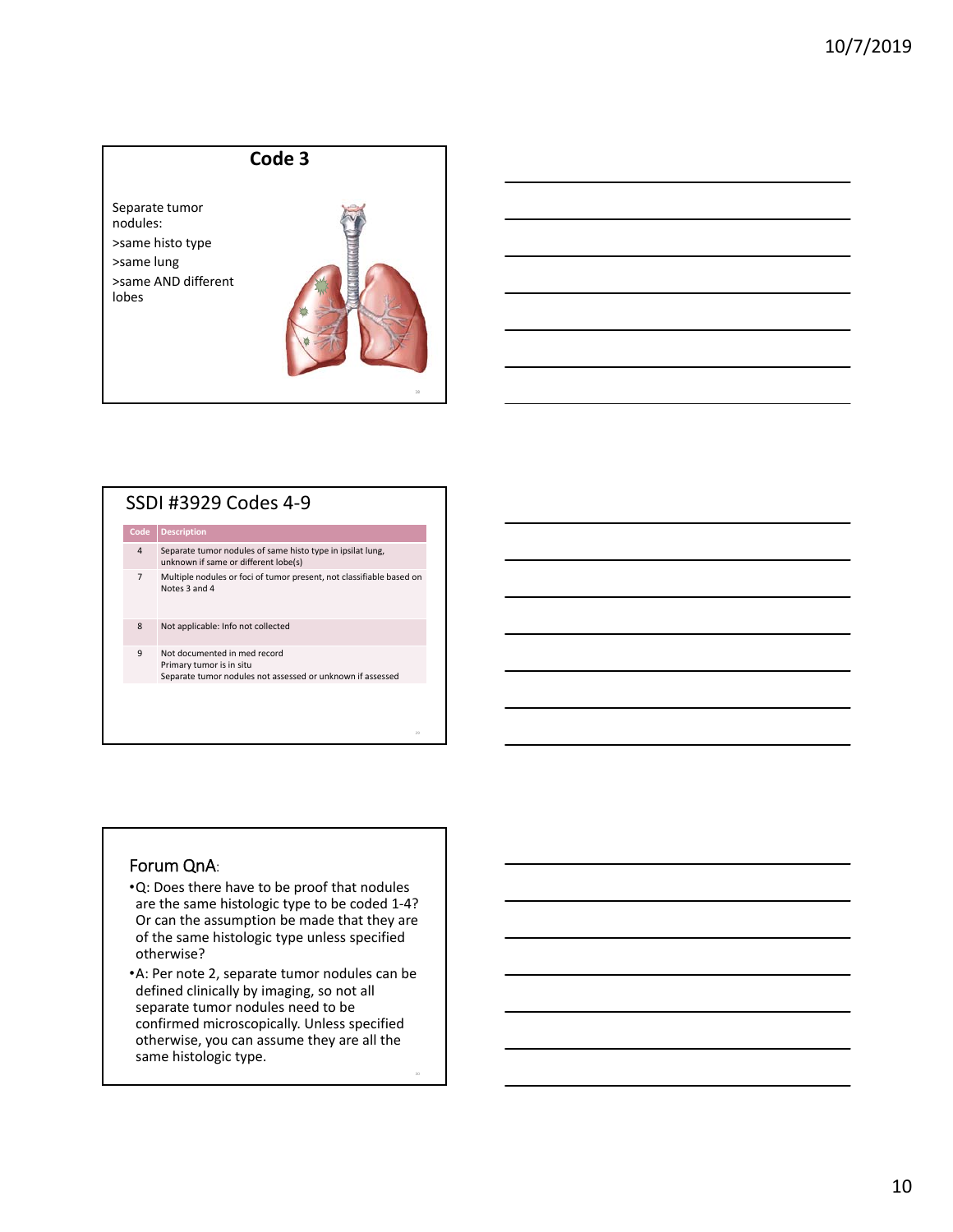#### QnA

- •Q:If a patient has a cT0 lung tumor, diagnosed due to mets from lung primary, how would separate tumor nodules be coded? A CT chest didn't identify any nodules.
- •A: Code to none (0) since the CT of chest didn't show any.

## Separate Tumor Nodules

| $\mathcal{P}$<br>Code 1:<br>Code 500<br>Same histo (or assumed),<br>in same lobe as primary<br>$Code$ $700$<br>Code 2:<br>7<br>Same histo (or assumed),<br>in same lung, different lobe<br>Code 700<br>$\overline{7}$<br>Code 3:<br>Same histo (or assumed),<br>in same lung, same and | <b>SSDI</b><br>#3929 | <b>EOD Tumor</b> | <b>SS18</b> |
|----------------------------------------------------------------------------------------------------------------------------------------------------------------------------------------------------------------------------------------------------------------------------------------|----------------------|------------------|-------------|
|                                                                                                                                                                                                                                                                                        |                      |                  |             |
|                                                                                                                                                                                                                                                                                        |                      |                  |             |
| different lobes                                                                                                                                                                                                                                                                        |                      |                  |             |

#### **Visceral & Parietal Pleural Invasion SSDI # 3937**

- •Invasion beyond the elastic layer or to the surface of the visceral pleura
- •Previously collected as SSF#2
- Elastic stain is not needed in most cases to assess pleural for invasion
- •VPI (visceral pleural invasion) relevant for peripheral lung tumors
- Source document: Record VPI as stated on path report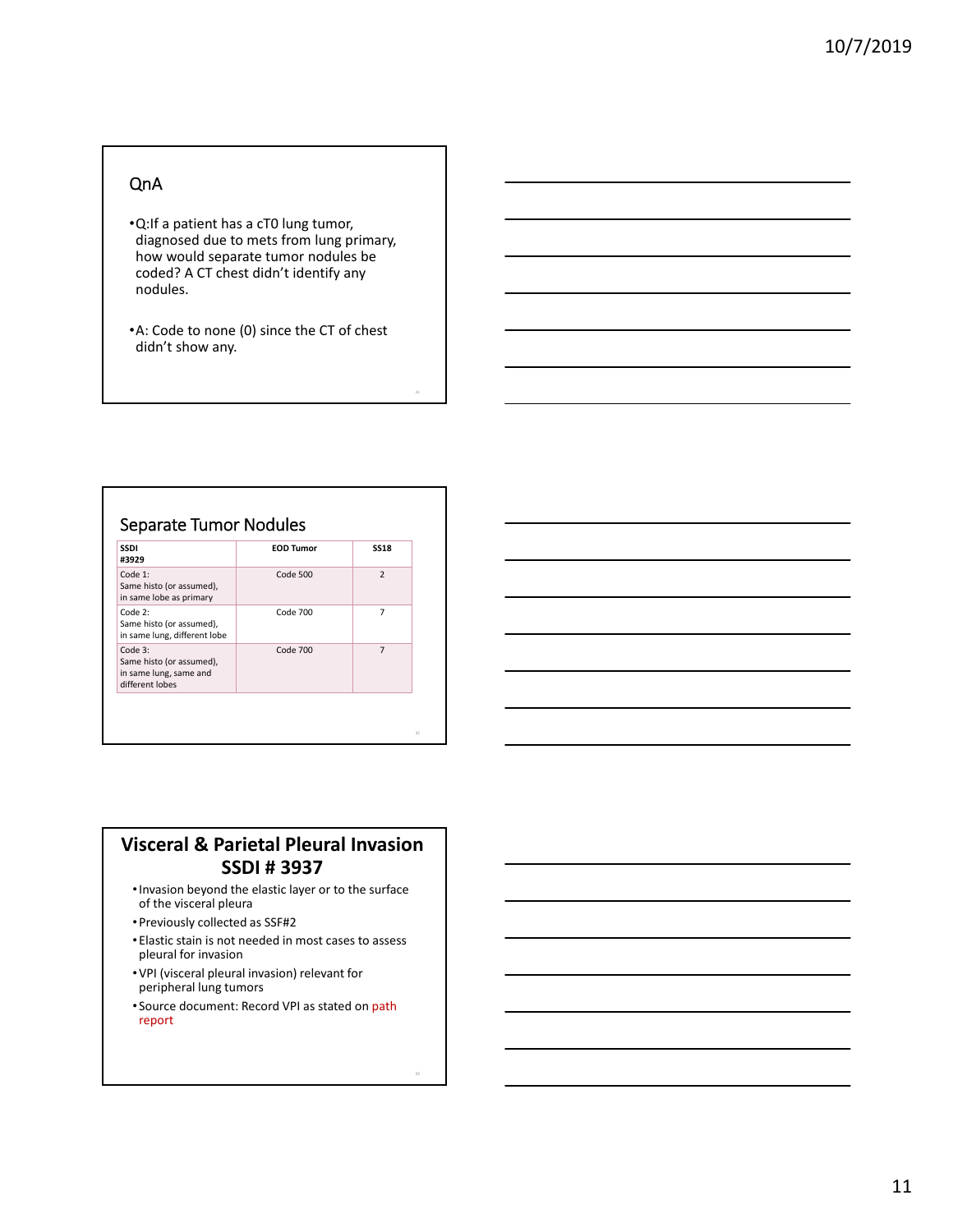## **Visceral & Parietal Pleural Invasion SSDI # 3937**

Note 1: Phys statement of visceral and parietal pleural invasion can be used to code this data item when no other info avail.

Note 2: Standardized definition of pleural/elastic layer invasion (PL) in AJCC Lung Chapter.

#### **Visceral & Parietal Pleural Invasion SSDI # 3937**

Four Categories of PL:

- •PL0 ‐ Tumor that is surrounded by lung parenchyma or invades superficially into the pleural connective tissue beneath the elastic layer but falls short of completely traversing the elastic layer of the pleura
- PL1 Tumor that extends through the elastic layer
- •PL2 ‐ Tumor that extends to the surface of the visceral pleura
- PL3 Tumor that extends to the parietal pleura or chest wall

#### **Visceral & Parietal Pleural Invasion SSDI # 3937**

When pathologists have difficulty assessing the relationship of the tumor to the elastic layer on routine hematoxylin and eosin (H and E) stains, they may perform a special elastic stain to make the determination.

Note 3: An FNA is not a histologic specimen and is not adequate to assess pleural layer invasion. If only an FNA is available, code 9

Note 4: Code 9 if there is microscopic confirmation and there is **no mention** of visceral pleural invasion.

36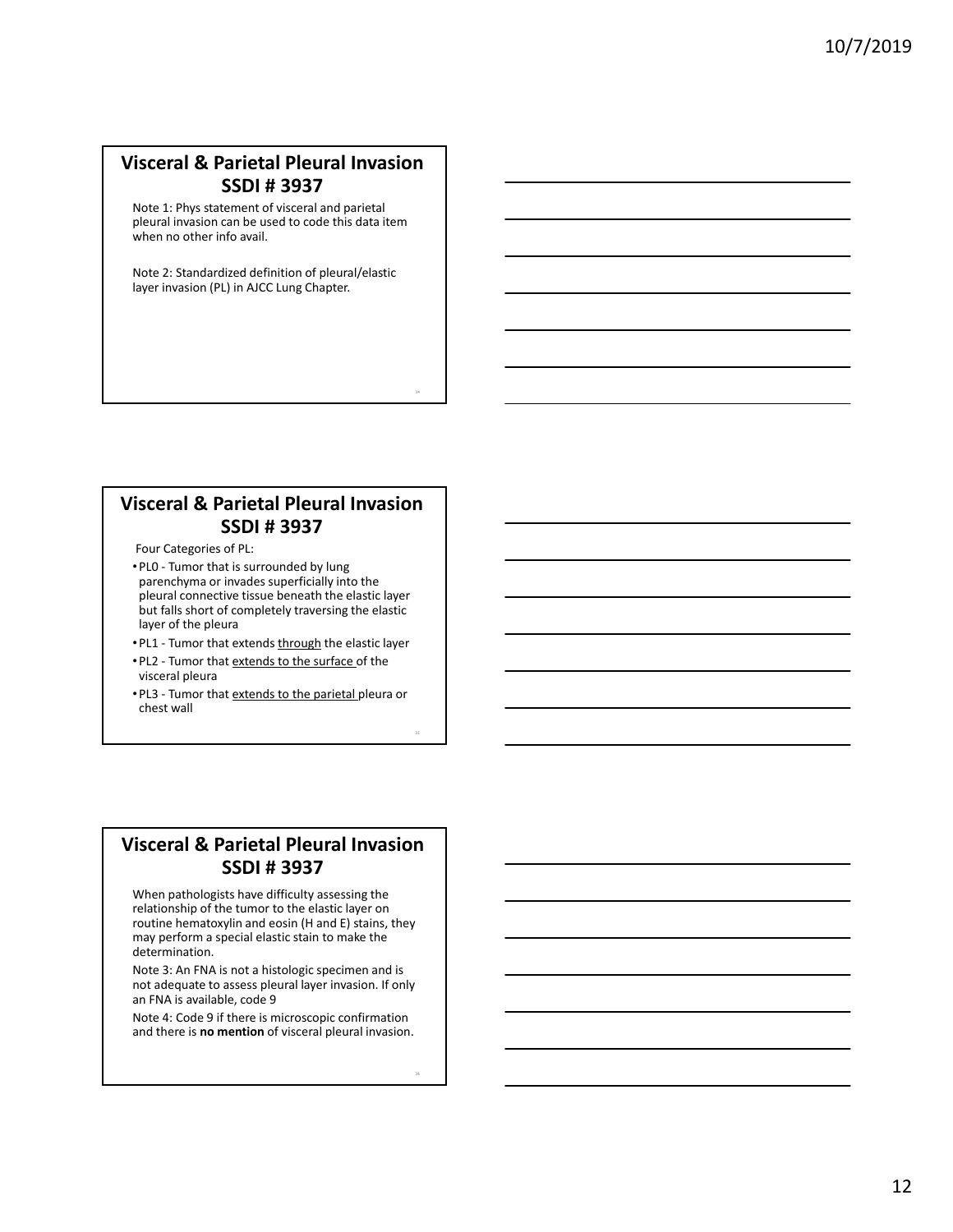#### **SSDI #3937**

| Code           | Description                                                                                                                                                          |
|----------------|----------------------------------------------------------------------------------------------------------------------------------------------------------------------|
| 0              | Stated PLO<br>*** Must be stated not present; cannot assume<br>No evidence of visceral pleural invasion (PL)<br>Tumor does not completely traverse the elastic layer |
| 1              | Stated PL1<br>Invasion of visceral elastic pleura, but not beyond visceral<br>pleura                                                                                 |
| $\overline{2}$ | Stated PL2<br>Invasion outside surface of visceral pleural<br>Invasion through outer surface of visceral pleura                                                      |
| 3              | Stated PL3<br>Tumor invades into or through parietal pleura OR chest wall                                                                                            |
| 4              | Invasion of Pleura present, NOS; not stated if PL1 or PL2                                                                                                            |

#### **SSDI #3937**

#### **Code Description**

- 6 Tumor extends to pleura, NOS; not stated if visceral or parietal 8 Not applicable
- Not documented in medical record
- 9 No surgical resection of primary site performed Visceral pleural invasion not assessed or unknown if assessed or cannot be determined [see Note 3 & 4]

\*\*\***CHANGE from CS**: In CSv2, if pathology report was available and there was no mention of visceral pleural invasion, the registrar could assume that it was negative and code appropriately.

For the SSDI, **this assumption cannot be made**. There must be a statement that visceral pleural invasion is not present to code 0.

38

#### Forum QnA:

• Q: Pathology report of Lung Left lobe Lobectomy on 6/1/18 states a focal area is positive for visceral pleural invasion and is confirmed by elastic stain . No designation if this is PL1 or PL2 on the pathology report. Per the SSDI manual it states source documents are the pathology report. Note 1 states: Physician statement of visceral<br>pleural invasion can be used to code this data item when no other<br>information is available.

The operating surgeon states: invasion through visceral pleura. What is the correct code?

• ANSWER: Code 4 for "Invasion of visceral pleura present, NOS; not stated if PL1 or PL2."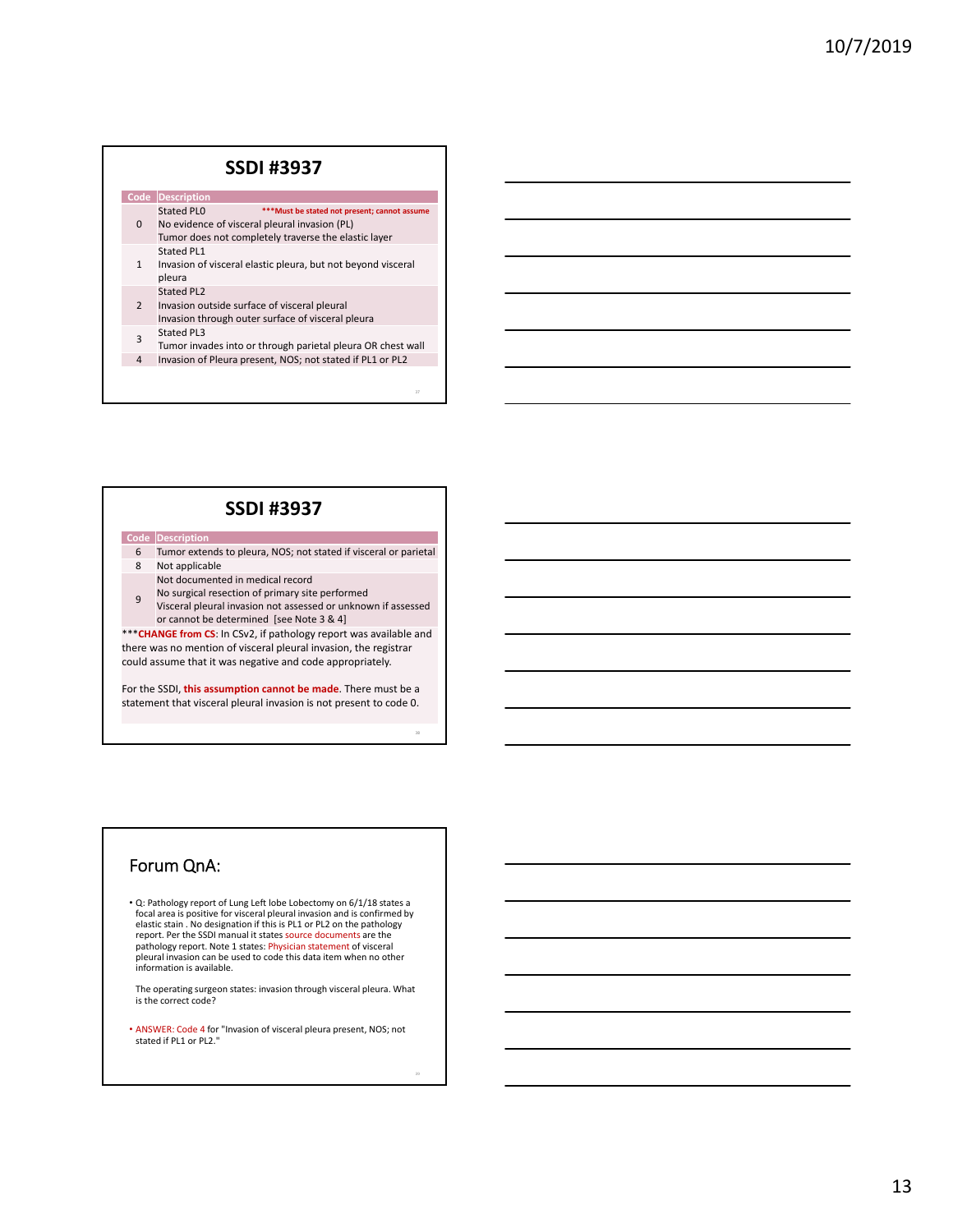#### QnA

•Q: Lung cancer, received chemo, radiation followed by surgery but resection aborted due to stage IV. Thoracotomy performed. Path reads: Right pleura, bx‐acinar adenocarcinoma, two nodules, four and 7 mm, involving the orange inked parietal pleural margin. Right pleural bx (frozen section and touch preparation) ‐invasive adenocarcinoma in the lung parenchyma **involving the visceral pleura and the orange inked parietal pleural margin**. Lung resection margin is negative.

•A: Code to 3: Tumor invades into or through parietal pleural or chest wall.

Grade Table 02

#### Code | Grade Description

 $\mathbf 1$ G1: Well differentiated G2: Moderately differentiated  $\overline{2}$ 

 $\overline{\mathbf{3}}$ G3: Poorly differentiated

 $\overline{4}$ G4: Undifferentiated **anaplastic**

9 Grade cannot be assessed (GX); Unknown

#### Forum question on grade

Question: Lung biopsy of the LUL shows a high grade spindle cell histology malignant neoplasm. The patient goes onto have a<br>resection/lobectomy and has a <mark>anaplasti</mark>c pleomorphic spindle cell giant cell arising from mod diff adenocarcinoma - acinar, lepidic, micropapillary patterns. No further information than what is listed above from the pathology reports. Treating this as a lung case which does not offer high grade under the clinical grade section. Please advise below.

1) What is the clinical grade?

2) What is the pathologic grade?